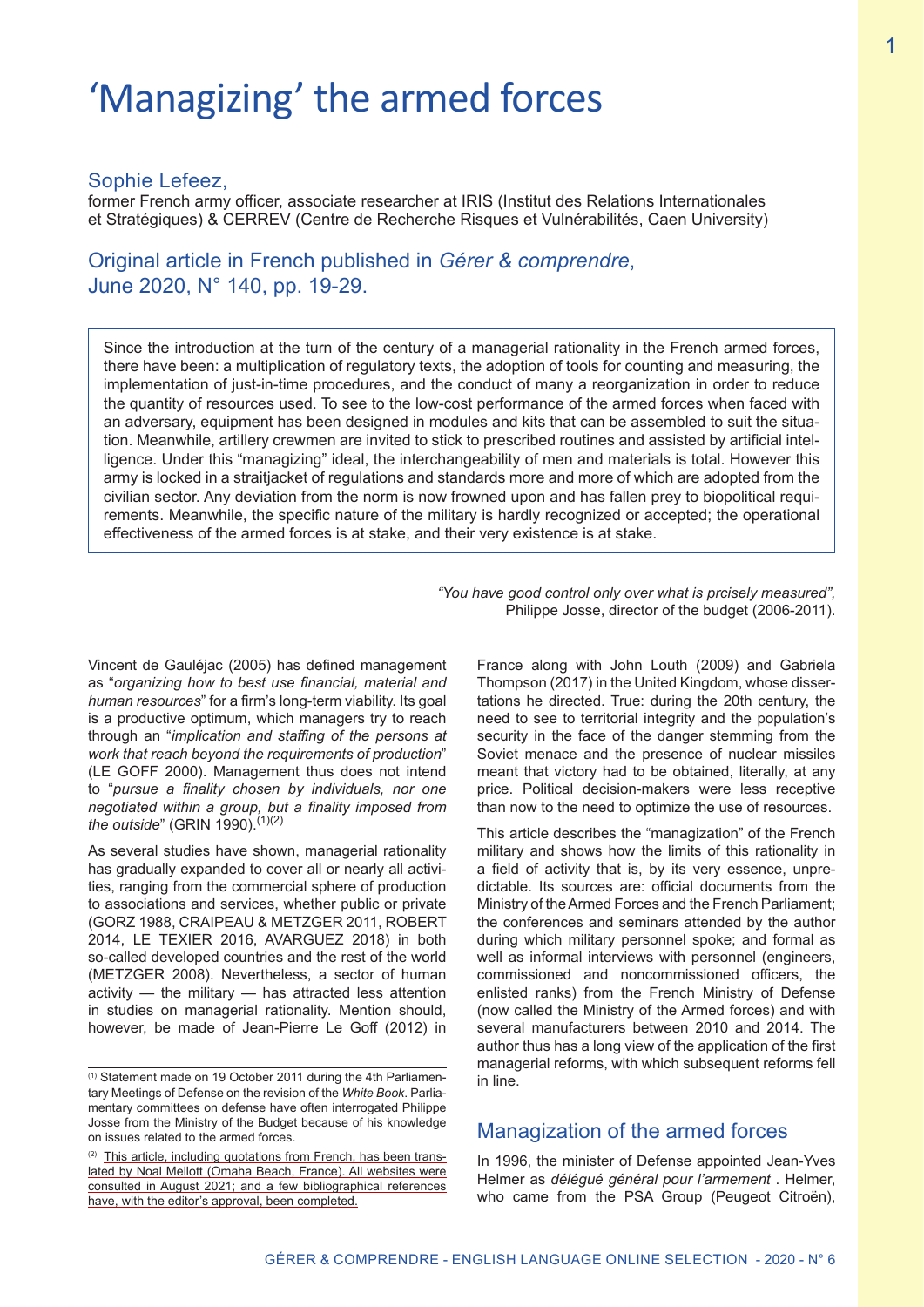where he had conducted a cost-cutting policy, set as objective to reduce the costs of weapons programs by 30% from 1997 to 2004. His appointment as head of the Directorate General of Armaments (DGA; Délégation Générale de l'Armement) signaled the introduction in this procurement and technology agency of ideas from "new public management" (NPM).

#### **Measure and count (everything)**

Till into the 1990s, military personnel were seen as being at the beck and call of superiors. Using civilians to do their tasks represented an extra cost. However one department eluded this mentality: procurement. To stem the steeply rising costs of equipment (CORNU & DUSSAUGE 1998), the DGA was, according to an interviewee in 2011, intrigued by the claims that private industry could do the same tasks as the Ministry of the Armed Forces at a lower cost. It launched a program for figuring out what the state paid for weapons procurement.

The advantage that private firms claimed was not just a matter of their vaunting of an improved optimization of costs. In effect, the steerage of weapons programs did have a tendency to drift. From WW II till into the 1980s, contracts between the public administration and firms did not formally list technical specifications, which could, therefore, be constantly altered as programs never came to an end and costs climbed. Nonetheless, these quasi-contracts did have one advantage. They allowed for taking into account technical facts (e.g., the impossibility of performing a given task in the allotted time) and feedback from military operations. In short, they allowed for flexibility, the loss of which some manufacturers and operators now regret.

Given rising costs and the fixed budget for current operations however, the DGA had to find a way to balance the books. One possibility explored was to rent out facilities in order to raise additional income. This meant answering a question about the priority in assigning facilities. Should priority be given to outsiders in order to raise income or to the armed forces' personnel so that they accomplish their missions on time? To answer this question, the DGA started making financial calculations. As it did so, it came to realize that, although it could quantify how much renting facilities to the private sector would bring in, it was unable to precisely calculate the second option, namely: how much that would cost to the armed forces.

However the DGA was able to quantify the number of experts per program, and this seemed to open the way toward managerial procedures for cost controls. This amounted to a shakeup since the work done by the military would no longer be seen as being "for free".

As for the personnel, they were wondering whether renting out their facilities was a valid solution for bringing in money. On the other hand however, they thought that quantifying their work might prove to their superiors that they were understaffed, a problem endured for the past dozen years. Once the calculations were in, the directorate, instead of increasing the

staff as the personnel had hoped, opted for subcontracting under workload plans.

Introducing managerial tools (such as recommended production or purchasing schedules), and seeing human beings as a resource to be calculated (whose value thus closely depended on this financial estimate), all this signaled that the reforms at the DGA were part of the NPM managerial trend. Other procedures, such as total absorption costing, would later be used to calculate the predicted use cost of equipment under development.

More generally, from the 1990 onwards and given the reduced menace from aborad, the difference between budgetary allocations, on the one hand, and, on the other, purchase prices or maintenance costs forced the state to be preoccupied with its expenditures. So, we can say that while reforms in the civilian sector arose out of the determination to increase the return on investment and productivity, the state's budgetary problems led to expanding managerial measures to cover the Ministry of Defense so that it would be as productive but with fewer means.

#### **Just-in-time**

Another form of managization was widely deployed in the armed forces at the start of the century: just-in-time production methods, which senators in one report slyly called "just unenough" (PASTOR et al. 2012). In the private sector, firms turned toward "lean" management solutions, such as just-in-time, to reduce fixed assets as much as possible. The Ministry of Defense did so to reduce its inventory of spare parts, which it deemed excessive. This was its reason for adopting a lean management policy for equipment.

At the start of the 2010s, the military personnel in charge of maintenance and repairs made a lukewarm appraisal of this new form of organization. They were aware, in one interviewee's words, that the "army has become like a private firm, with just-in-time". Another interviewee, in 2011, added "except that spare parts do not get here in 24 hours like at a garage"; and he pointed out that he had to sometimes wait for up to two years for replacements. This handicapped long-term support, as General Ract-Madoux, chief of staff of Land Forces, warned as early as 2012 during a hearing before the Committee of National Defense and of the Armed Forces (COMMISSION… 2012). Seven years later, his successor, General Bosser (2019) would tell the same committee, "For nearly thirty years now, we have been below the levels set for the so-called war stockpile."

The size of fleets of vehicles was also considerably reduced in line with a "lean needs" principle, i.e., the optimization of means as a function of the missions assigned. Interviewees were skeptical about this approach. Redundancy is necessary in the armed forces, since it enables them to deal with the losses inflicted during confrontations. To apply the same principles to the military as to the civilian sector is to deny a defining characteristic of the armed forces: assets are destroyed during warfare.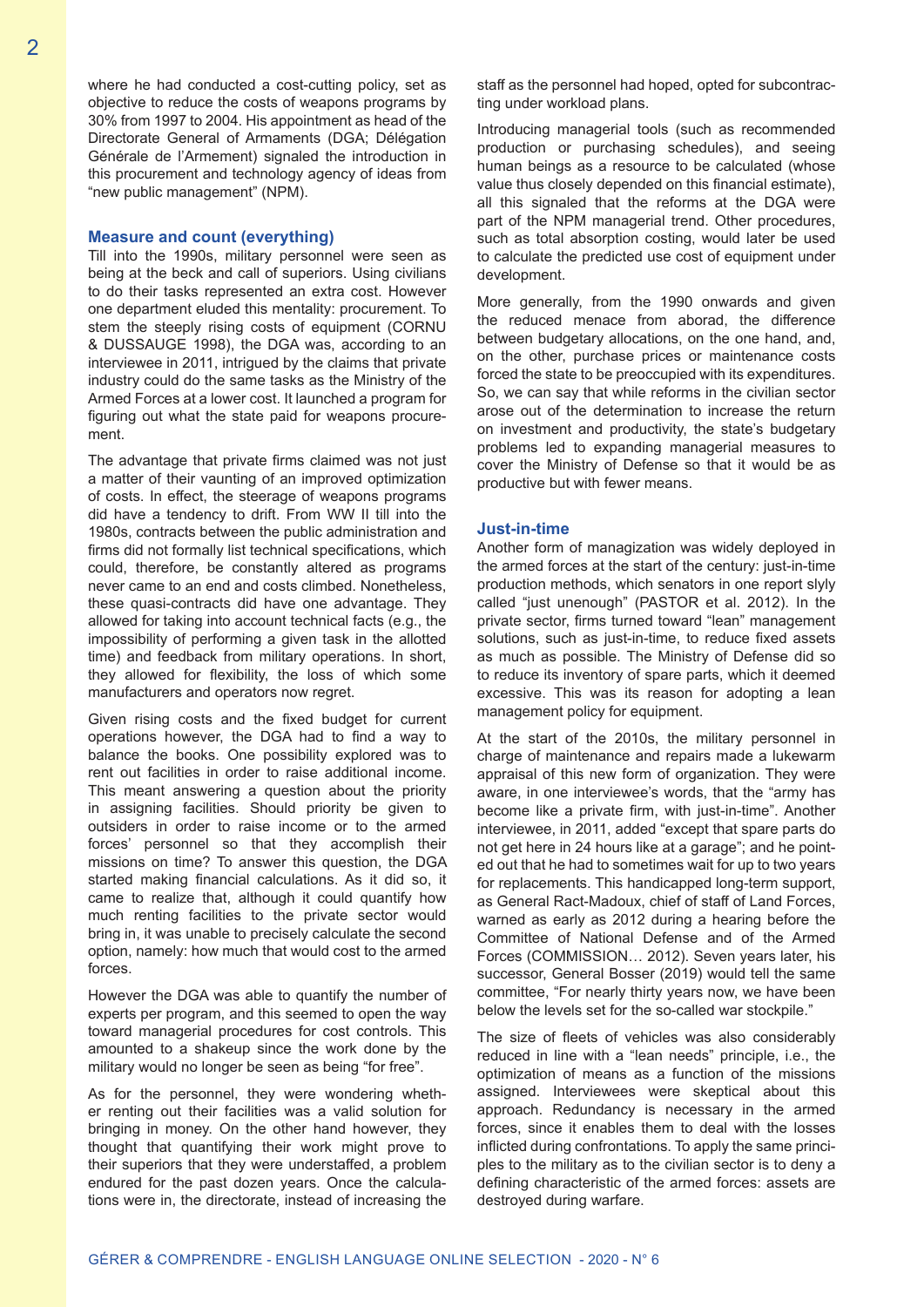On 20 May 2011 in a speech to the IHEDN, Admiral Édouard Guillaud, chief of staff of the Armed Forces, expressed his concern about the vulnerability of the armed forces owing to managerial policies and about the consequences of just-in-time procedures, the elimination of redundancy and the priority being given to what is measurable.

#### **Centralize**

Also for the sake of economizing and optimizing means, the Ministry of Defense tried to centralize certain activities so that logistic, financial and human resources would be shared. At the level of regiments in 2006, the army introduced a policy (PEGP) for the maintenance and management of vehicle fleets. Vehicles were pooled; and a fleet of training vehicles was placed at the disposal of all combatants. When applied however, this reorganization forced regiments to undertake daily training with whatever equipment happened to be available.

By the start of the 21st century, services in the various armed forces were being concentrated in joint (umbrella) organizations, such as SIMMAD (Structure Intégrée du Maintien en Condition Opérationnelle des Matériels Aéronautiques) in 2000 for the upkeep of all equipment used for flights or DIRISI (Direction Interarmées des Réseaux d'Infrastructure et des Systèmes d Informations) in 2003 for the management of telecommunications. In 2015, the Ministry also decided to group all military staffs and several services at Balard in Paris.

Besides these grouped relocations, state authorities made new divisions by distinguishing operational from support (backup) activities. Thus were created 61 "bases of defense" (BdD) in 2011: 51 in France itself and 10 overseas or outside the country. The Joint Staff of the Armed Forces has defined such a base as an "administrative formation of Defense on the local scale with, as mission, the general administration and support of the formations installed in its [geographical] sector of responsibility". These bases of defense benefit from a shared system of support and administration by one or several "groups of support of bases of defense" (GSBdD). Through "contracts of service with performance objectives and a monitoring of quality",<sup>(3)</sup> the Ministry hoped to cut operating costs and increase the quality of services. As pointed out by Stéphane Piat (2019), head of the Commissary of the Armed Forces, this policy has, as a counterpart, spawned a "feeling of a distance between support activities and the armed forces […] jeopardizing the relation and sometimes creating tensions or misunderstandings". To recreate a feeling of proximity, the Ministry now wants to reform (again) support and backup activities by associating one GSBdD with each base of defense.

Although the bases of defense are supposed to relieve commanding officers, the latter sometimes, at least initially, experienced this relief as a loss of autonomy. During interviews conducted in 2013, some of them failed to see the validity of this imposed separation between what politicians saw as "operational" activities (on which they were to concentrate) and the rest (which could eventually be farmed out to private firms).

In its assessment of this outsourcing, the Court of Audit in 2011 raised questions about what was meant by the military's "core job" (COUR DES COMPTES 2011). Is this job, in fact, just combat activities in the strict sense? The Court showed that support and backup activities were essential to the proper conduct of this assigned job, as military history teaches us. It added that the "example of the outsourcing of the guard services for Saint Germain Island, about which the Ministry was forced to reverse its decision in June 2010, illustrates the difficulty of a purely functional approach that does not pay sufficient heed to setting the limits of the 'core job'". Subsequent parliamentary reports (CORNUT-GENTILLE 2017, KRATTINGER & LEGGE 2014) have, in turn, questioned this policy by arguing that subcontracting must not negatively affect the armed forces' strategic autonomy.

#### **Justify, trace, formalize**

Also typical of managization is the determination to set up a system of traceability for control purposes (CRAIPEAU & METZGER 2011). In the military, evidence of this comes from the measures adopted for the security and safety of soldiers and civilians.<sup>(4)</sup> Engineers thus asked the question of how to figure out the cost of this safety and security.

This question flared up in aeronautics following the war in Yugoslavia (1991-2001). Since French pilots were based in Italy, military aircraft flew, for the first time in history, over civilians in peacetime. Till then, warplanes were intended for use during war; and no one had imagined pilots regularly crossing over zones in peace to conduct their missions. Were a damaged warplane, on its way back, to crash on peaceful civilians, the country on the ground might question the reliability or safety of the aircraft and forbid the state in charge of the operations from flying over its territory, thus imposing detours with major costs in terms of fuel and time. It was, therefore, necessary to be able to prove to a third party that the equipment used was reliable.

On the national scale, given the judicialization trend as it affects the French army (WINDECK 2010, BARTHÉLEMY 2012), engineers from the DGA feared lest a fatal accident lead to complaints being filed about the endangerment of life. The most emblematic complaint was the one filed by the families of soldiers killed in the Uzbin Valley ambush in Afghanistan on 18 August 2008. To penally sanction what is an assumed risk (duty in the military) and a symbolic act (soldiers killed in action) would mean a failure that the meaning of the act was not recognized and amount to considering that soldiers' deaths are mere (occupational) accidents that should be avoided. Since

<sup>(3)</sup> ÉTAT-MAJOR DES ARMÉES (2010) "Les BdD en bref" (Paris: Ministry of Defense) 21 July 2010, available at https://www.defense.gouv.fr/ema/rubriques-complementaires/ bases-de-defense/les-bdd-en-bref.

<sup>(4)</sup> At the service of "biopolitics" or "biopower" (FOUCAULT 1976).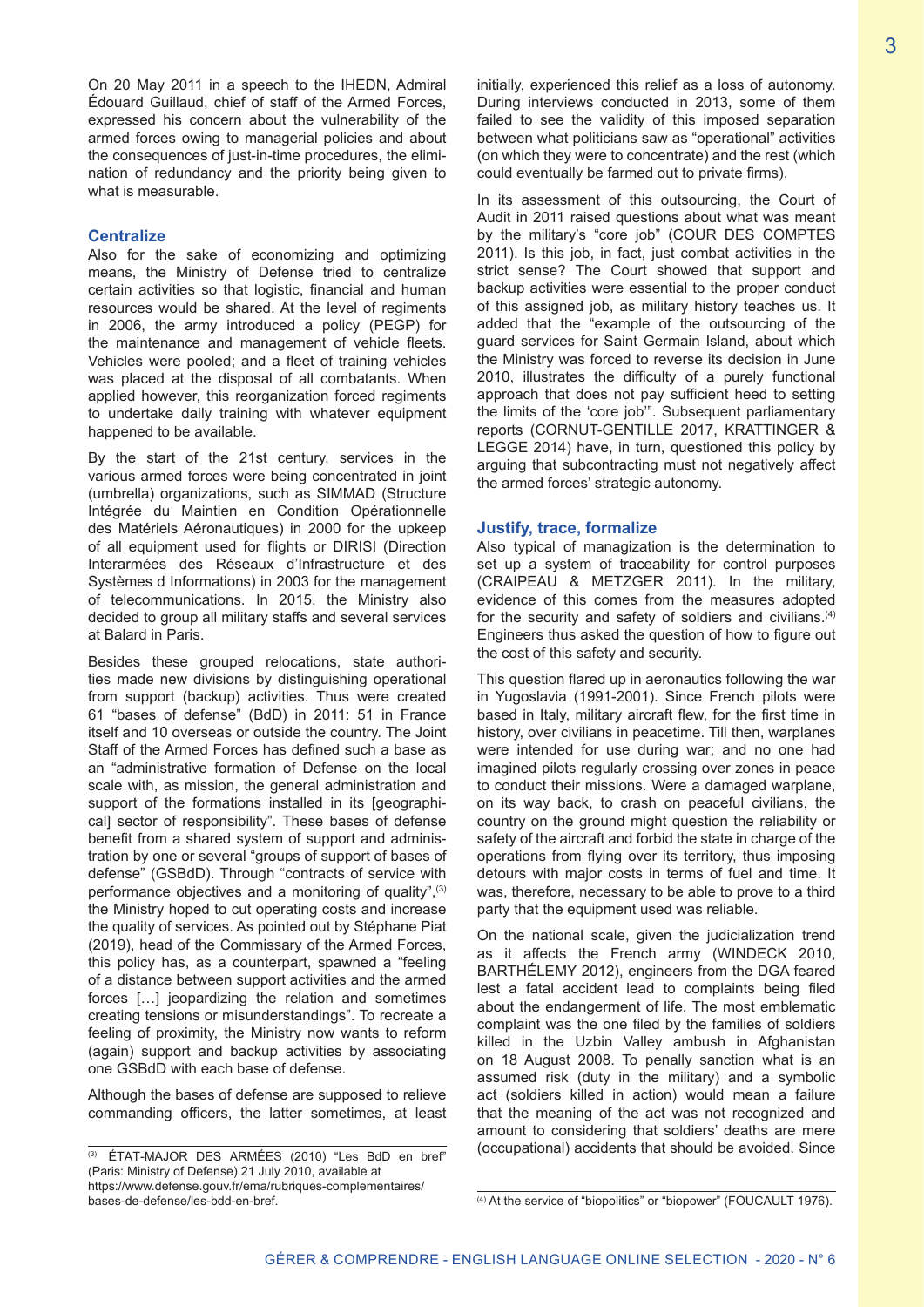the filing of this complaint, some commanders request from their hierarchy written agreements for foreign operations and keep them in case they might have to subsequently justify the decisions they make. In the military, confidence has dwindled.

#### **A proliferation of regulatory texts**

The proliferation of regulatory texts provides further evidence of this managerial rationale. Till around the end of the 20th century, only combat units had official written instructions (about what to do if communications broke down). Since then, the armed forces have put much effort into producing literature of this sort, a trend that an interviewee in 2011 explained by the accelerated production of technical, tactical and strategic plans.

As new equipment (e.g., drones, computers and networks) was introduced that did not replace what existed but was added onto it, written instructions became necessary, since the integration of this equipment in a vast system might disrupt parts of the system. For example, armoring the cabin of supply trucks is not just a simple modification of the vehicle's technical characteristics. It affects the organization of convoys, escorts, maintenance, training for drivers, etc.

New operations and new operating procedures cropped up during the 1990s at the tactical and strategic levels. During the Cold War, we knew the enemy, his strengths and weaknesses, his modus operandi (POIRIER 1994). In an officer's words, "Things were relatively simple since we had to hold out four days before the president would push the button. There were no constraints to take into account." Strategic and geopolitical analysis was "frozen". Since then, the armed forces have been taking part in operations of a different sort. Given the unpredictability and diversity of current conflicts, plans can no longer be so simple or clear-cut… and regulatory texts have proliferated.

More broadly, the trend to regulate practices tends not only to respond to the need of predictability by prescribing behavior patterns but also to unify these patterns in order to facilitate interoperability, i.e., the capacity for acting together despite differences in culture, language, etc.

#### **Standardize for the sake of compatibility**

As under Taylorism, standardization is claimed to be a method for optimizing performance and containing operating costs. So, the armed forces have made major efforts to move toward a homogeneous standardization in the hope of making gains in availability (of personnel and equipment), time and money.

To take an example, all three armed forces have helicopters. Ideally, uniformizing support functions would make it possible for any helicopter to be repaired anywhere by any maintenance operative, independently of the armed force and corps to which it belonged. A single, joint procedure could thus be imposed independently of any esprit de corps. For a maintenance operative however, "Since the dawn of time, each of the armed

forces has developed its own training program, has its own approach to support work, and, furthermore, does not necessarily use the same vocabulary." In this respect, uniformity could level identities in the armed forces. $(5)$ 

This goal of a joint approach has led the civilian and military spheres to penetrate each other (since the managerial rationale excludes, by definition, any dualism) to the point that the personnel are no longer able to explain why the initial differences existed. An air force officer said that the air force adopted regulations on airworthiness similar to those for commercial airlines: "If you are Part-145 [civilian regulations on airworthiness] for a given sort of aircraft, there's next to nothing to do to switch to FRA-145 [military regulations on airworthiness]." He then added, "I'm unable to tell you why the military specifications (in FRA 145) have been kept. I was never steeped in the origins. The choice could've been made to adopt civilian standards in the strict sense." The personnel seem to have been so steeped in the managerial ideology that they can no longer think without using its codes.

### The manager's ideal army

These managerial reforms reflect the ideas that decision-making managers have about what is to be demanded of the armed forces: the armed forces are to effective over time while dealing with any adversary but while protecting to the maximum the lives of its personnel and of civilians. For this purpose, technical, organizational and cognitive solutions are being carried out.

#### **Predictability and adaptability**

Managerial procedures tend to freeze organizations and practices (GAULÉJAC 2005). The world's unpredictability thus becomes a deadly serious problem, especially when preparing for the next armed conflict. As engineers and officers are fond of saying, "The world's moving at top speed", "The threat is no longer the same", "The development time [of military equipment] is not in phase with geopolitical trends". Personnel seem to have fallen into a state of "future shock" (TOFFLER 1970). Given their feelings that changes are occurring too fast, it wants the world to evolve in stages — in phase with the development of new equipment. The 2018-2019 organizational reforms for making it easier to regularly integrate new techniques in the equipment already in service or under development evoke the dreamy idea of a timeless weapons system, which would be in advance when invented and never be obsolescent. In fact however, the processors in Leclerc tanks were already outdated when the tank came into service in 1993.

<sup>(5)</sup> There are several identities, nested like Russian dolls: the identity related to the military environment (the biggest doll) stands in contrast with civilian life; but each of the armed forces (land, sea, air) has its own identity, as does each specialty or corps within each of these forces.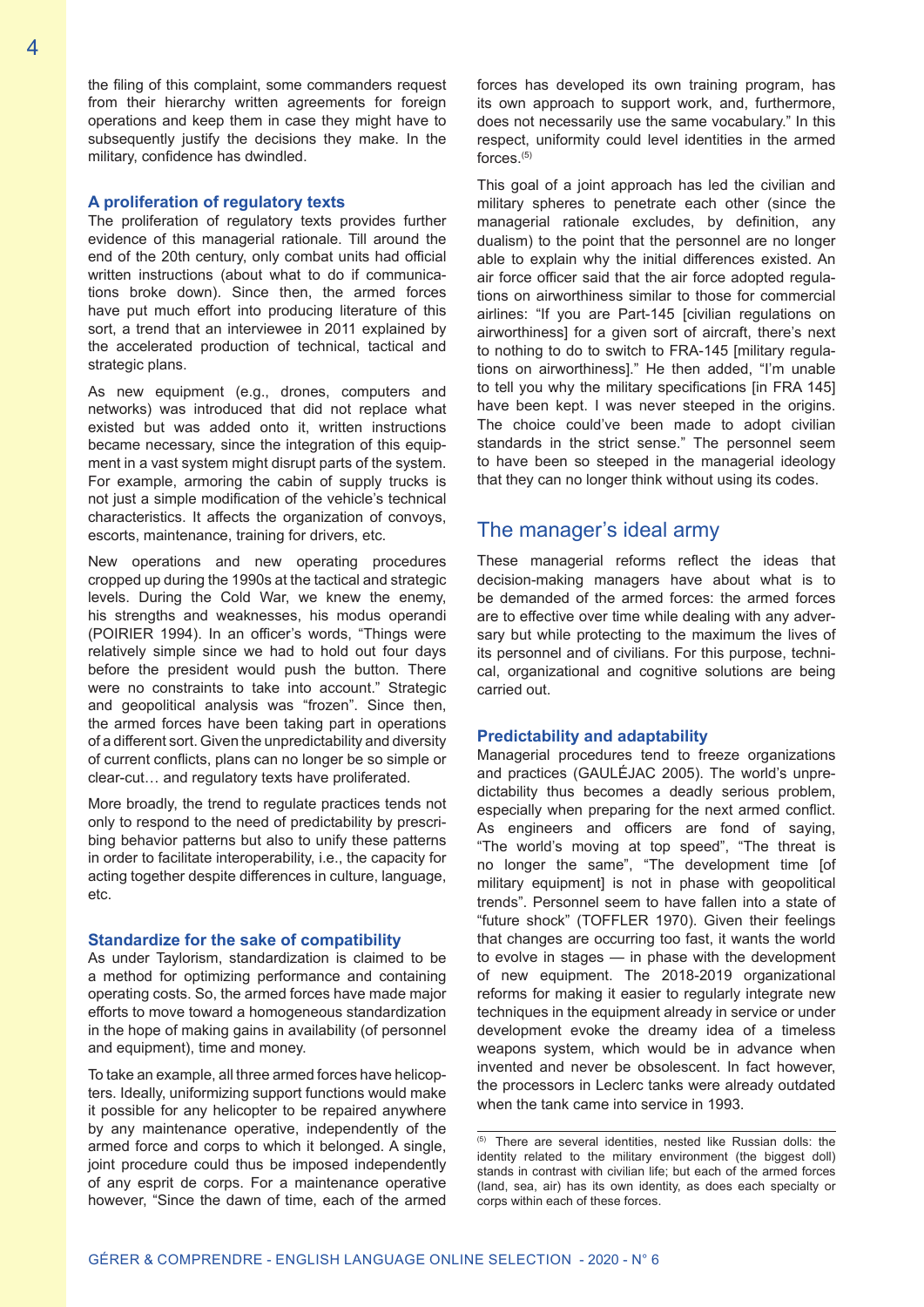To boost incremental innovations and thus satisfy this fantasy of homogeneity and of control over time in a world where surprising the enemy is part of the game, designers have opted for modular, scalable equipment and have granted heavy weapon crewmen (servants in French) automated (computer) assistance.

#### **Modularity**

Standardized equipment can turn out to be a factor of rigidity in a changing world. To be able to cope regardless of what happens, Alvin Toffler (1970) proposed modularity as a solution. Thanks to design standards, modules can be used as components in a system or subsystem. "Kits" can thus be imagined for responding to a wide range of situations — "bricks" will be replaced with other bricks or added onto the system as a function of advances in techniques (scalability) and/or the needs reported from the field. Optimizing the performance of these bricks leads us to think that the system is operationally effective all the time (or nearly so).

Modularity was first required in the 1970s/1980s for the Rafale, a multirole fighter jet, a single one of which would replace seven aircraft. Since then, this requirement is a constant in military procurement. Modularity figured in the FELIN program (Fantassin à équipement et Liaisons Intégrées: Integrated Infantryman Equipment and Communications). $(6)$  The program was launched in the 1990s; and the equipment entered operation in 2010. The FELIN system has a "common core" (attire, weapons, means of communication) with which all infantrymen are to be equipped, and specific components as a function of the missions to which combatants are assigned. More recently, modularity is a requirement in the Scorpion Program for armored carriers (such as the Griffon).<sup>(7)</sup>

Nonetheless, designing a single system creates the risk of oversizing it so much that it comes uncoupled from human operatives.

#### **"Augmented" humans**

When a single system replaces several, as in the case of the Rafale, artillery crews have to be proficient in all sets of instructions for using the equipment. Doing this when there are many, different sets takes time. A single system can have a higher performance than what a human being can attain. Rafale pilots are not proficient enough to use 100% of the aircraft's possibilities. They are familiar with but a fraction thereof, which corresponds, in a way, to a common core of knowledge about the system (DUBEY & MORICOT 2006). At the operational level, a specialization takes place among pilots that reinforces the illusion that aircraft and pilots are fully interchangeable. During interviews in 2011, some users were skeptical about the worth of "merging" all sorts of equipment, since the stock of equipment was not, in their opinion, a set of duplicates (the quantitative dimension) but a sign of polishing the work to be done (the qualitative dimension).

If we admit that the personnel cannot assimilate all the knowledge necessary for proficiency in the use of an overarching single system — whether because the system itself has a high level of performance or because it is necessary to learn how to use it in context — the introduction of artificial intelligence (AI) can then be presented as making up for human limitations. The interest shown by the French Ministry of the Armed Forces in AI has been evinced in a recently adopted roadmap, which the minister presented on 5 April 2019. Florence Parly's speech started by recalling the defeats of two human experts by machines (Gary Kasparov, the chess player, and Gene Lee, an American air force colonel specialized in flight simulators) as if to better emphasize the inferiority of human beings to their inventions (a presentiment of the philosopher Günther Anders in 1956).

#### **The ideal user**

#### **"Functional" users**

In general, combatants are receptive to "automated" assistance. Overburdened with the quantity of information now arriving via computers, most of them simply want to concentrate on what seems essential to them and delegate the rest to devices. The choices made by engineers in matters of design reinforce this tendency.

Caroline Moricot and Gérard Dubey (2006), sociologists who have studied techniques, have observed, in the case of Rafale pilots, that combatants tend to become "system managers". The image of the pilot is, in a way, an ideal-type. $(8)$  A crewman referred to it to describe the changes he experienced when entering a Leclerc tank: "*the switch from a system of men who served the tank to… pilot of a weapon system. All at once, I had the feeling that an airplane or helicopter pilot must have.*" In his words, everything was "*calibrated, made to measure*", "*optimized*" so he would perform the function assigned as the designers of the tank had planned: "*Everything's planned. The technology takes so many things into account that the part left to 'people' is limited — not from the viewpoint of quality, combat experience, etc. but in terms of what a person can and may do.*" The room for freedom — for "*poaching*" in the words of Pierre Bouvier (1989) — is very restricted, since human actions are to fit into the system's very operation.

Human action is also limited in maintenance operations. The first level of maintenance, done by combatants, increasingly amounts to running a self-diagnosis device. At the second level, crewmen are asked to replace a defective component (or brick) with another. An air force NCO in maintenance said, during an interview in 2012, that he no longer had the impression of doing his job as a mechanic and that his work had lost interest. The third and last level of maintenance is a matter for the manufacturer who sold the equipment. The more deeply the person doing maintenance delves

<sup>(6)</sup> For an overview of the FELIN, see: http://www.defense.gouv. fr/dga/equipement/terrestre/le-felin-fantassin-a-equipement-etliaisons-integrees.

<sup>(7)</sup> About the Griffon, see: http://www.defense.gouv.fr/dga/ equipement/terrestre/le-programme-scorpion.

<sup>(8)</sup> Those who designed the Leclerc tank also referred to the fighter aircraft. In both cases, the reference included mention of a duel, and even similar components were mentioned: the Leclerc tank uses the Mirage 2000's data bus. Besides, some of the first Rafale pilots were recruited from tank crews.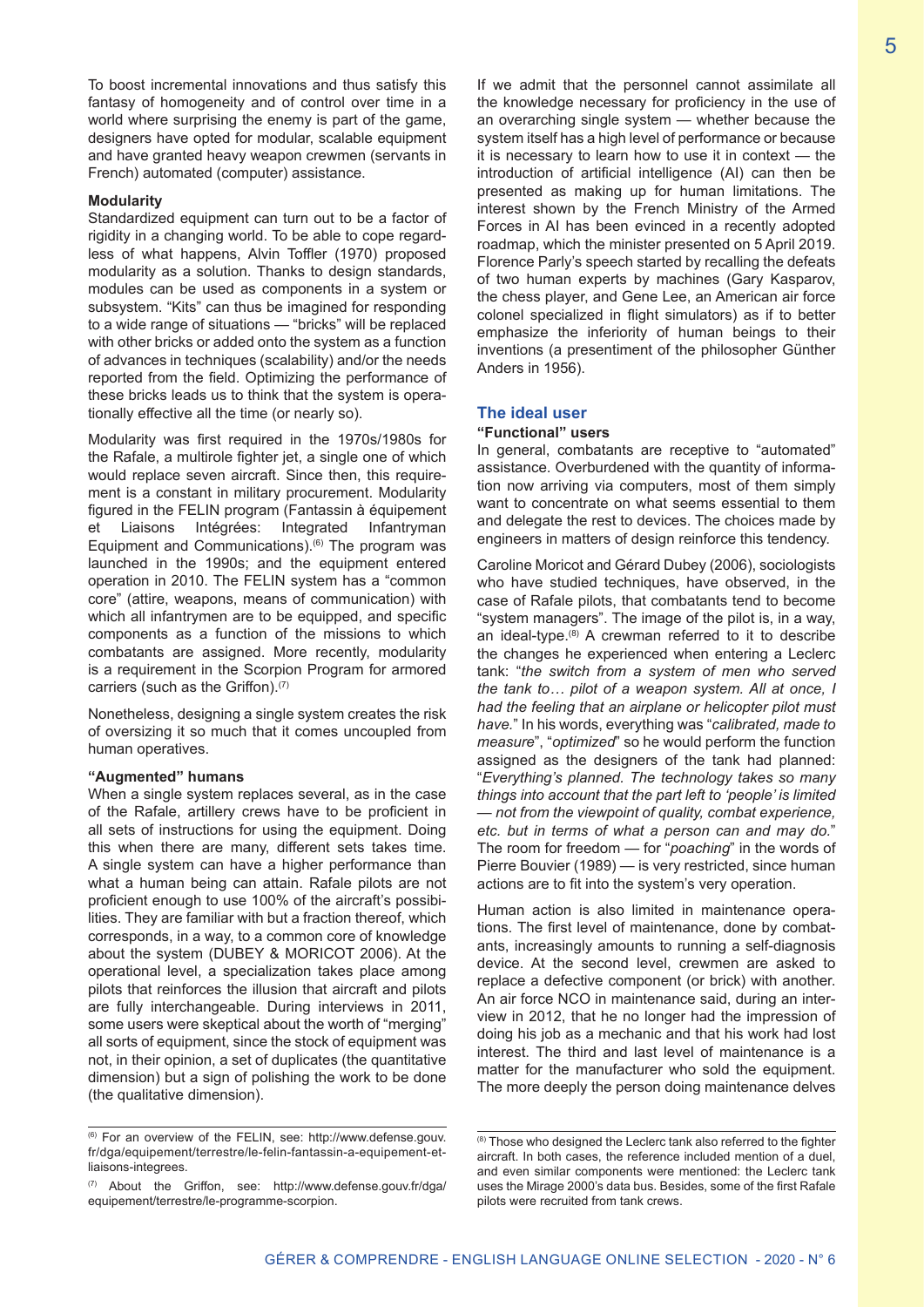into matters, the more skills he has to have; the less the mechanic (or user) goes into the details of how the system works, the more power is left in the hands of manufacturers (CROZIER & FRIEDBERG 1977).

These choices in design have turned soldiers from being autonomous crewmen into technicians who execute prescribed technical gestures — an evolution typical of the managerial approach to labor. The staff is thus led to think that automation, by making it easier to perform these gestures, will make the work of subordinates easier too (LEFEEZ 2014, 2015). As André-Georges Haudricourt has shown however, performing a technique is more than just a manipulation in compliance with prescriptions; it is a "*human action that works*" (HAUDRICOURT & DIBIE 1987). In the military environment, this requires global knowledge of equipment and a global vision of how a technique fits into the environment and into group actions (maneuvers).

#### **Interchangeable crewmen for interchangeable components**

The same tank crewman explained how standardized equipment led, in fact, to standardizing the crewmen's roles: "I think, in the Leclerc, it doesn't matter whether you're in 'your' tank or not. […] it doesn't matter when the ergonomics has been standardized. In contrast, in less sophisticated equipment, where ergonomics, despite standardization, did not go far enough, you were all the time trying to invent something or other, to do more, because you didn't have enough. In any case, for sure, you didn't have too much. That's clear… It was your tank." People have room for creativity when not everything has been thought through and planned, when they can make modifications. They can then try something new, "to do more", precisely because the device or machine does not have an answer for everything. What is lacking is the very grounds for advancing, for making the person look for something else. The specific way a person becomes "hooked" to "his" machine depends, in fact, on the latter being incomplete. In other words, not having planned all the functions to be performed and everything that users may or may not do is what enables users to personalize the equipment and make it their own. Tight planning does not leave room free for users, for personalization and invention. Referring to Perla Serfaty-Garzon (2003), Olivier Brunel and Dominique Roux (2006) have emphasized that "appropriation" does not just mean harmoniously matching something with the use to which it will be put. Appropriation is the action of making the thing one's own: "adapting it to oneself and thus turning it into a means of selfexpression".

Standardization, by its very nature, tends toward uniformity. It forbids the user to become familiar with the object as something singular, unique. A machine restricts what is personal to the point that it makes no difference which crewmen are using it. We might say interchangeable crewmen for Interchangeable equipment.

For managers, when all is said and done, the ideal user is the one who goes unnoticed. By default, this user limits his actions to the function that he has to fill in the system, which has been designed for him (the why), and to the action that he has been ordered to perform (the how). As the philosopher Frédéric Gros (2006) has said, martial qualities vanish to the benefit of technical skills; and with them, the meaning of their work disappears in the eyes of the military.

#### **A homogeneous, "civilianized" army**

Other evidence of the managization of the armed forces comes from the proliferation of regulations, which makes it ever harder to accept deviations from the "norm". The resulting homogeneity is taken so far as to align the military on civilian society. In effect, the latter is at the origin of an ever growing number of standards and regulations, most of them related to the environment and the world of work. The armed forces are being "civilianized".

#### **Judicialization**

The power of "norms" is now so strong that the personnel force themselves to not deviate, even when a norm barely makes military sense. The DGA can be used to illustrate this, since it is the technical, contracting authority legally liable for the security and safety of goods and persons in relation to the equipment it has ordered. A technician explained that the equipment "*has to be reliable, in compliance with regulations*". His words draw an equivalence between "*reliable*" and "*compliance with regulations*". An object is, therefore, deemed reliable not in reference to itself, to a close examination and testing of it, but by complying with a text imposed by an outside authority, even a text drafted for uses in a different situation.

Let us take the example of the transport aircraft, Airbus A400M Atlas, which entered in operation in 2013. Civilian certification of its airworthiness was requested to justify its reliability in case of an accident during flights over civilian areas. To obtain it, the prime contracting firm, Airbus, submitted to the competent authorities a civilian version of the aircraft, since the procedure foreseen had been designed for commercial airplanes and did not (of course not) include the carrying of weapons. Nonetheless, what would be flying was the military version.

Military equipment may, however, be exempted from some usual rules and regulations. For their vehicles to circulate on roads in France, military authorities used to request exemptions from the Service des Mines. They now request from DREAL the approval of their vehicles in order to be sure they comply with civilian regulations. Designers endeavor to hold to civilian standards and request exemptions only as a last resort, even if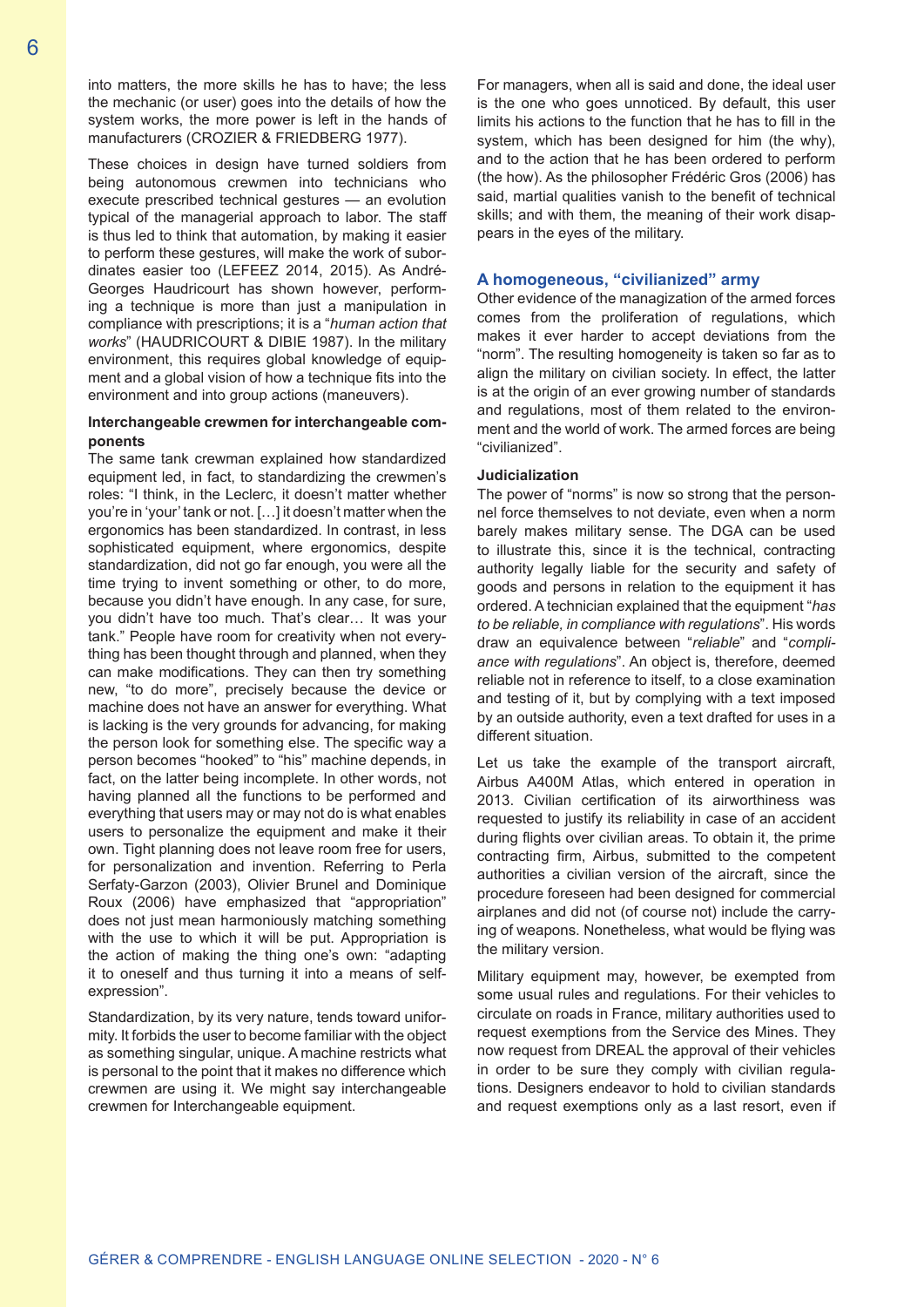the standards make no sense in a military context.<sup>(9)</sup> A weapons engineer heaved a sigh: "*We can no longer sign the exemptions ourselves.*"

Self-exemptions have become impossible because of a change not in the legislation but in mentalities. While telling me about an EU directive drafted for the civilian sector, a weapons engineer admitted, "*In theory, we can make an exemption; but the question that crops up for me, since I'm the one who signs (therefore I'm the one who will be going to see the judge later on) is whether it is normal to make an exemption?*"

#### **"Civilianization": Deviations from civilian norms**

At first sight, the question "*Is it normal to make exemptions?*" comes as a surprise. Justifying deviations from a norm would be understandable when a regulation or standard for actions not having to do with warfare is deemed unsuitable for application in the armed forces. But this is precisely what has come under question: why tolerate deviations? This is apparently the meaning of the question about whether it is normal to make exemptions.

An engineer from the DGA recalled that, in the past, survival overrode safety; and military vehicles were exempted from having safety belts installed. In his words: "*Since it was thought that, when you're on a mission, if you have to evacuate a vehicle fast, if you have a safety belt, even if it's not very complicated to unbuckle it, that's still an additional action to perform; and that action might be the cause why you will die before getting out of the vehicle. Today, we are in this logic, both weird and right, that says: it's not because equipment is for the military that it should be allowed to ignore the progress made in safety in civilian life. Besides, most of the time, the equipment will be used in training. Is it tolerable to make people take risks during training? Training's a time when we should see to it that they are permanently protected.*" He concluded that it is no longer "*acceptable*" to place the military in a "*world apart*".

A warrant officer in the land forces explained how deviations from the norm became intolerable. Standards and regulations "*always existed in civilian life, and I think someone must've, at one point, decided there was no reason why military personnel in France should not be protected like wage-earners in the case of known and identified nuisances.*" This interviewee made a parallel between an awareness about protecting "wage-earners" in the military (who were seen as covered by labor

law) with an awareness, just as sudden, of environmental problems (related to the disposal of wastes). This "awareness" assimilates military personnel to wage-earners, or any other sort of workers. The military no longer has its own specific attributes that are recognized as inherent in the job — duty — but are seen as being a deviation from the norm set by the civilian sector. Therefore, the need for any deviation has to be justified.

The application of standards and regulations designed for the civilian sector and the internalization of the need to follow them is aligning the military on this sector to the point of turning it into an "anomaly" in relation to civilian life, which is seen as being the "norm". If military equipment is designed in view of training alone, is there not the risk that it will be peacetime equipment? Likewise, questions crop up about designing boats (such as the ships with landing helicopter docks) in line with civilian safety standards for fires. In civilian life, the instruction to follow in case of a fire is to evacuate whereas, in the navy, the fire has to be contained. All passengers on these ships are trained; the ship has to be designed to stay afloat for an hour; and the fire is usually not an accident. Does it make sense to apply the same reasoning in terms of standards and regulations whenever the context differs so much?

#### **The "biopoliticized" army**

If, in the words of an engineer from the DGA, a firefighter dies, "*people are going to file a complaint saying he's dead and it's not normal.*" By doing so, they forget that a soldier's death is not an occupational accident, since soldiers who kill and risk their lives symbolize the nation under arms. As General Jean-Pierre Bosser (2019) declared, "*Our dead and our wounded are not victims but heros, whose sacrifice obligates us.*" In our biopolitical society however (FOUCAULT 1976), the norm is to live. This norm, destined to be timeless and universal, has to be applied, even in circumstances where one person is led to risk his life to save someone else. Any deviation from the norm is likely to result in a judicial inquiry into the reasons for the deviation.

If the state exercises its power to kill only as a possibility that is taken away from all others — since one finality of the state is to keep people from killing or being killed and the state assigns itself this finality  $-$  the essence of the state's power culminates in the "*suspension of the power to kill*", according to the philosopher Jean-Jacques Delfour (2005). This "annihilation" of the armed forces, in which soldiers who kill and risk their lives symbolize the nation under arms, is the very reason why the death of military personnel cannot be reduced to a workplace accident.

# Conclusion: Limits of managization applied to the military

For about two decades now, the armed forces have been subject to a bookkeeping rationale that copies reforms from private firms: statistics (especially in support functions), the division and grouping of activities and services, the formalization of practices in

<sup>(9)</sup> Civilian regulations forbid using gasoline motors on boats that convey more than 12 passengers, but opponents of this regulation have asked to raise the threshold to 24. The army has a program for about 20 boats for transporting up to 36 "passengers". Since there is no outboard motor that does not use diesel fuel, the motor must be inside the vessel, thus tripling the boat's cost in a situation where the state's budget is under constraint. The DGA has argued that only sailors (and not the untrained public) will use these boats. As this example shows, the DGA dare not request an exemption from the regulations. Instead, it is counting on civilians to have the standard modified. As we see, the state issues rules and regulations that might run counter to its interests (Conference "L'innovation permanente", Centre d'Étude Supérieure de la Marine, 27 June 2013, Paris, France).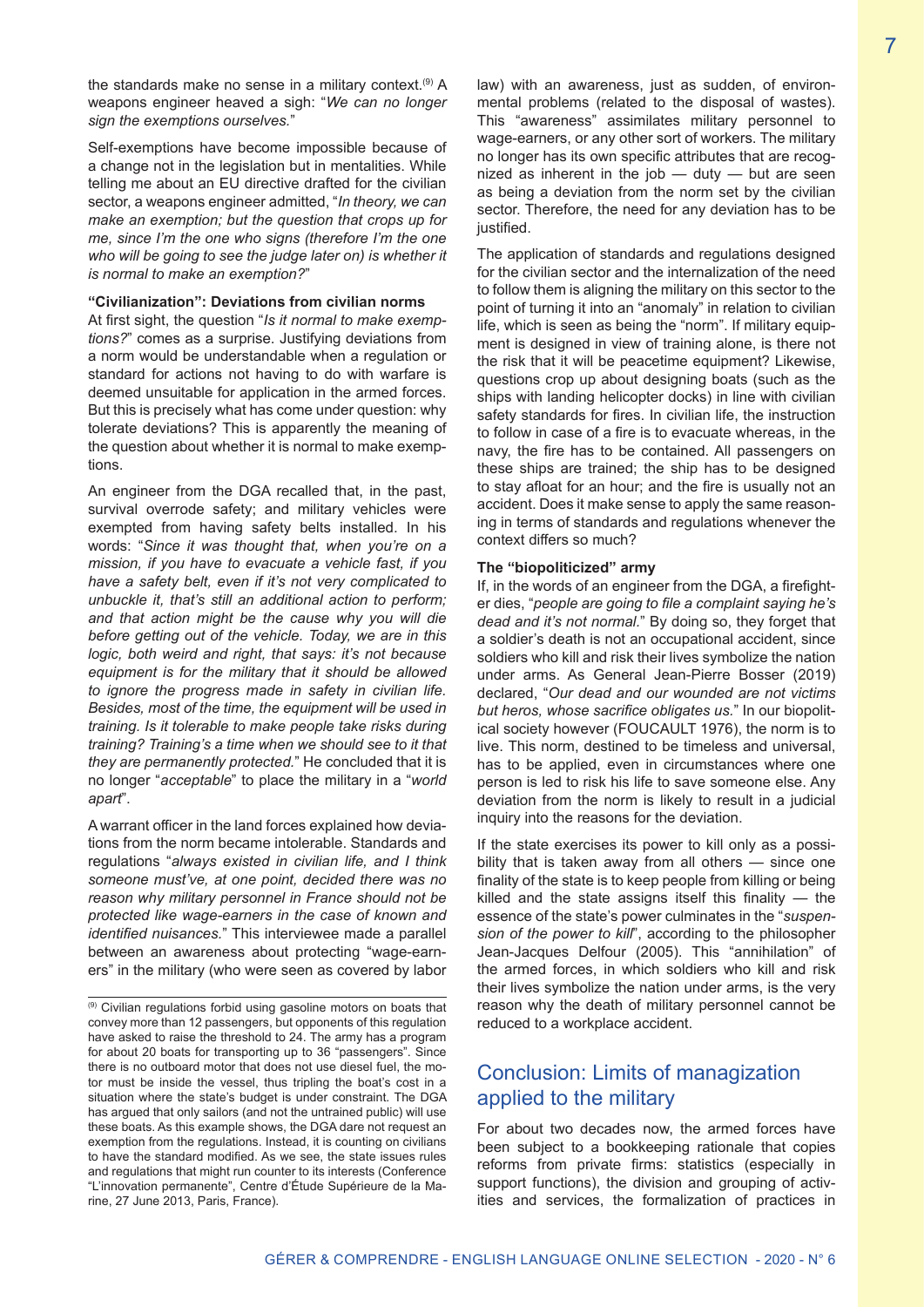writing, control by the top hierarchy, etc. The ideal of this managization would culminate in an army of technicians — proficient in executing prescribed gestures, interchangeable, assisted by artificial intelligence, and equipped with standardized equipment that is effectual in all circumstances thanks to kits. This fantasy of control and power but in an ontologically dialectical and unpredictable world of warriors shed a stark light on the limits of this managerial ideology. Let us recall the limits previous pointed out.

Seeing human beings only as a calculable resource whose value depends on calculated estimates overlooks their qualitative dimension and the associated aptitudes, such as adaptability or creativity. Adopting just-in-time and "lean" managerial procedures leads to forgetting that warfare destroys assets and requires redundancy in order for the armed forces to hold out over time. Distinguishing the support function from so-called "core" activities amounts to disregarding the fact that effectiveness in the armed forces depends on the right combination of both, as we learn from military history. Having to frequently justify actions undermines confidence within a group. Wanting to standardize and level everything in accordance with civilian standards and regulations leads, among other things, to certifying equipment that will never be in service while procuring a comfortable illusion of security. Finally, wanting predictability in an activity that, by its very nature, is unpredictable leads decision-makers to draw up lists of possible future outcomes and make plans for a kit adapted to each possibility. The crewmen who use weapons are then invited to play the score already written for them and are given artificial intelligence to "palliate" their shortcomings. All this is to guarantee the superiority of the French army under all circumstances and victory, itself inevitable, of course…

As the military knows however, it drafts many plans, but nothing ever happens as planned. It knows that enemy forces are crafty, will refuse to play by the plans and will fight on the field where they are strongest. Rather than trying to control everything, preparedness means developing the human aptitudes of adaptation and reactivity. This points to a fundamental contradiction between the military and managers — the latter might learn from the former how to accept and take advantage of the unpredicted instead of trying to control it.

## **References**

ANDERS G. (2011) L'Obsolescence de l'homme. Sur la destruction de la vie à l'époque de la troisième révolution industrielle, volume 2 (Paris: Fario) translated by C. David from the German (1956) Die Antiquiertheit des Menschen. Über die Seele im Zeitalter der zweiten industriellen Revolution.

AVARGUEZ S. (2011) "Les enjeux du management par projet dans le secteur associatif", Mana, 17-18, pp. 165-180.

BARTHÉLEMY C. (2012) La judiciarisation des opérations militaires. Thémis et Athéna (Paris: L'Harmattan).

BOSSER J.P. (2019) Audition devant la commission de la défense de l'Assemblée Nationale, 5 June, http://www.assemblee-nationale.fr/15/cr-cdef/18-19/c1819041.asp

BOUVIER P. (1989) Le travail au quotidien. Une démarche socio-anthropologique (Paris: Presses Universitaires de France).

BRUNEL O. & ROUX D. (2006) "L'appropriation des produits par le consommateur: proposition d'une grille d'analyse" in A. GRIMAND (editor), L'appropriation des outils de gestion. Vers de nouvelles perspectives théoriques? (Saint-Étienne: Publications de l'Université de Saint-Etienne) pp. 83-104.

COMMISSION DE LA DEFENSE NATIONALE ET DES FORCES ARMEES (2012) Audition du général Bertrand Ract-Madoux, chef d'état-major de l'armée de terre, sur le projet de loi de finances pour 2013, le 17 octobre 2012, Séance de 11 heures 15, compte rendu n°12, National Assembly.

CORNU C. & DUSSAUGE P. (1998) L'industrie française de l'armement (Paris: Economica).

CORNUT-GENTILLE F. (2017) Rapport d'information de l'Assemblée nationale relatif au transport stratégique (Paris: La Documentation Française).

COUR DES COMPTES (2011) Communication à la commission des finances, de l'économie générale et du contrôle budgétaire de l'Assemblée nationale (Paris: La Documentation Française).

CRAIPEAU S. & METZGER J.L. (2011) "La gestionnarisation de la société: de la volonté de maîtrise à la déréalisation", Mana, 17-18, pp. 23-40.

CROZIER M. & FRIEDBERG E. (1977) L'acteur et le système (Paris: Seuil).

DE GAULÉJAC V. (2005) La société malade de la gestion (Paris: Seuil).

DELFOUR J.J. (2005) "Pouvoir de vie et pouvoir de mort. À propos du 'jugement de Salomon'", Esprit, March-April, pp. 191-205.

DUBEY G. & MORICOT C. (2006) La polyvalence du Rafale ou l'objet total. La relation entre une technologie nouvelle et ses utilisateurs (Paris: Centre d'Études en Sciences Sociales de la Défense), Dcuments du C2SD, 81.

FOUCAULT M. (1976) Histoire de la sexualité. La Volonté de savoir (Paris: Gallimard). Translated into English (1979) The History of Sexuality: An Introduction (London: Allen Lane).

GORZ A. (1988) Métamorphoses du travail. Critique de la raison économique (Paris: Galilée).

GRIN J. (1990) "L'analyse empirique des situations de gestion" in A.C. MARTINET (editor), Epistémologies et science de gestion (Paris: Economica).

GROS F. (2006) États de violence. Essai sur la fin de la guerre (Paris: Gallimard).

HAUDRICOURT A.G. & DIBIE P. (1987) Les Pieds sur terre (Paris: Métailié).

KRATTINGER Y. & DE LEGGE D. (2014) Rapport d'information du Sénat: Les externalisations en opérations extérieures. Un outil à manier avec précaution (Paris: La Documentation Française).

LE GOFF J.P. (2000) Les illusions du management. Pour le retour du bon sens (Paris: La Découverte).

LE GOFF J.P. (2012) "Du management postmoderniste et de ses avatars", Inflexions – La réforme perpétuelle, 21, pp. 65-77.

LE TEXIER T. (2016) Le Maniement des hommes, Essai sur la rationalité managériale (Paris: La Découverte).

LEFEEZ S. (2014) Représentations et usages des armements contemporaines: pour une socio-anthropologie de la complexité technique, PhD dissertation, Paris 1 Panthéon-Sorbonne University, 545p.

LEFEEZ S. (2015) "Versatility and technology: Case study of the Milan and the Javelin Antitank Missile Systems", RUSI Journal, 160(3), pp. 48-56.

LOUTH J. (2009) A Low Dishonest Decade…Smart Acquisition and Defence Procurement into the New Millennium, PhD dissertation, University of Wales Institute (Cardiff), 375p.

METZGER J.L. (2008) "L'institution-travail au risque des transformations incessantes. Le cas des économies chinoises et indiennes" in D.G. TREMBLAY (editor), Flexibilité, sécurité d'emploi et flexicurité, (Quebec: Presses de l'Université du Québec) pp. 195-238